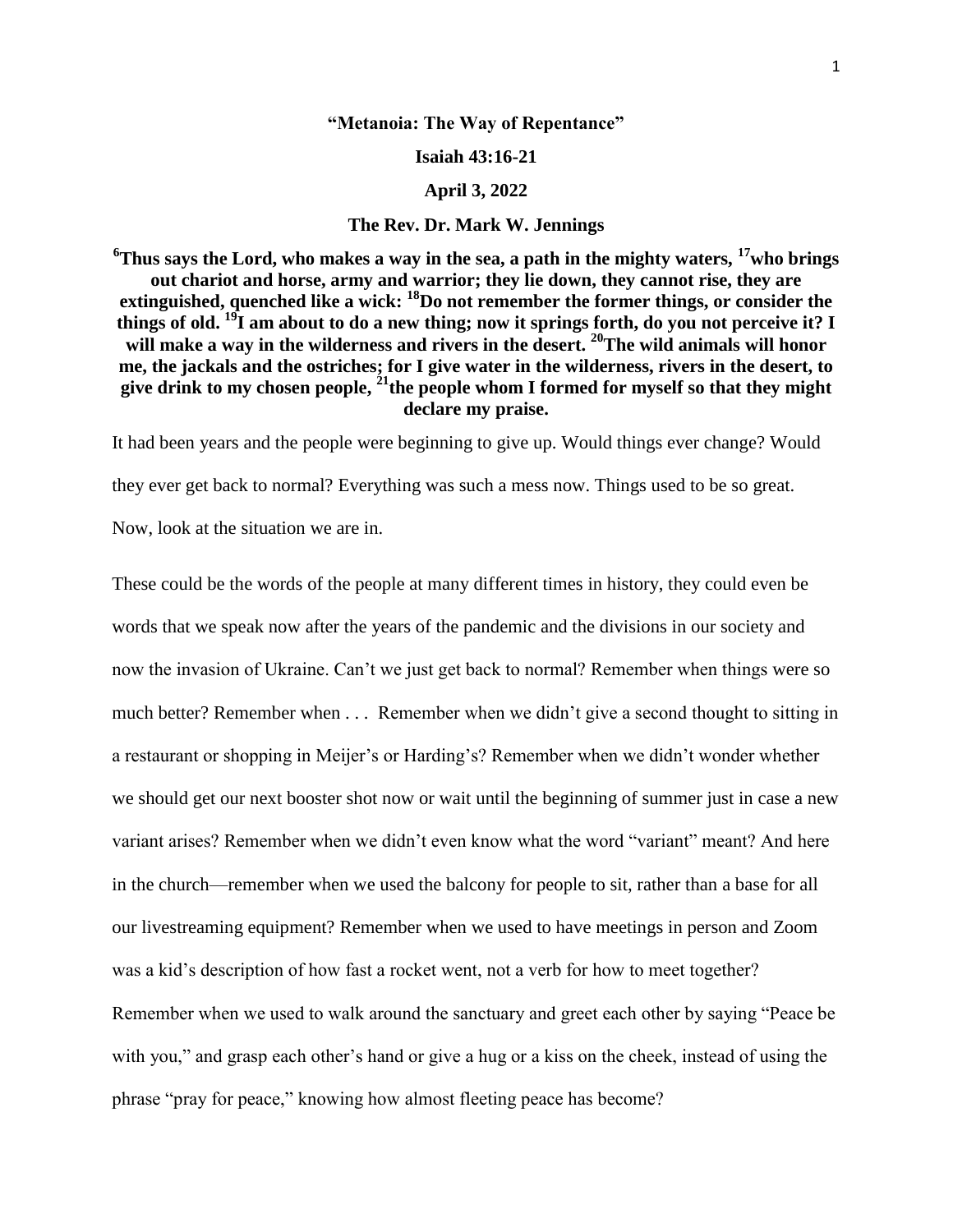As Christians, like many other faiths, we are called to remember. We are asked to remember what God has done for us in the past. When we celebrate this sacrament we are asked to do it "in remembrance" of Jesus. Often we are called to remember our identity as children of God, to remember our baptism in which God seals us and claims us and grafts us into the Body of Christ. Lately, in this congregation we are choosing to remember our heritage and those generations of believers who have gone before us, those who built this sanctuary, who installed a bell in the steeple in 1881 after the old one cracked, who built the Deacon Brown House in order to always live next door to the church, those who lived through the lean years when they couldn't afford to pay the pastor and couldn't heat the sanctuary in the winter and so they worshiped in the chapel behind. We remember.

And the prophet Isaiah writes these words to his people who are going through tougher times than ours—they are people in exile. Their country has been conquered by the Babylonian armies and the temple destroyed and the walls of Jerusalem broken down. They have been taken into captivity in Babylon and they have been there for a generation and the people need to remember. They need to remember how God has delivered them before out of slavery in Egypt. They remembered that when they had wandered in the wilderness that God had been with them and fed them and cared for them. When they crossed the river Jordan into the promised land, God had been with them. When they were in the land with David as their king and then Solomon in all his glory, God was with them and they remembered. They needed to remember, as we do, that in all the tough times and the good times as well, God has been with us. We need to remember.

But Isaiah reminds us that we also need to forget. "Do not remember the former things, or consider the things of old." Wait a minute. We are supposed to remember. Do this remembering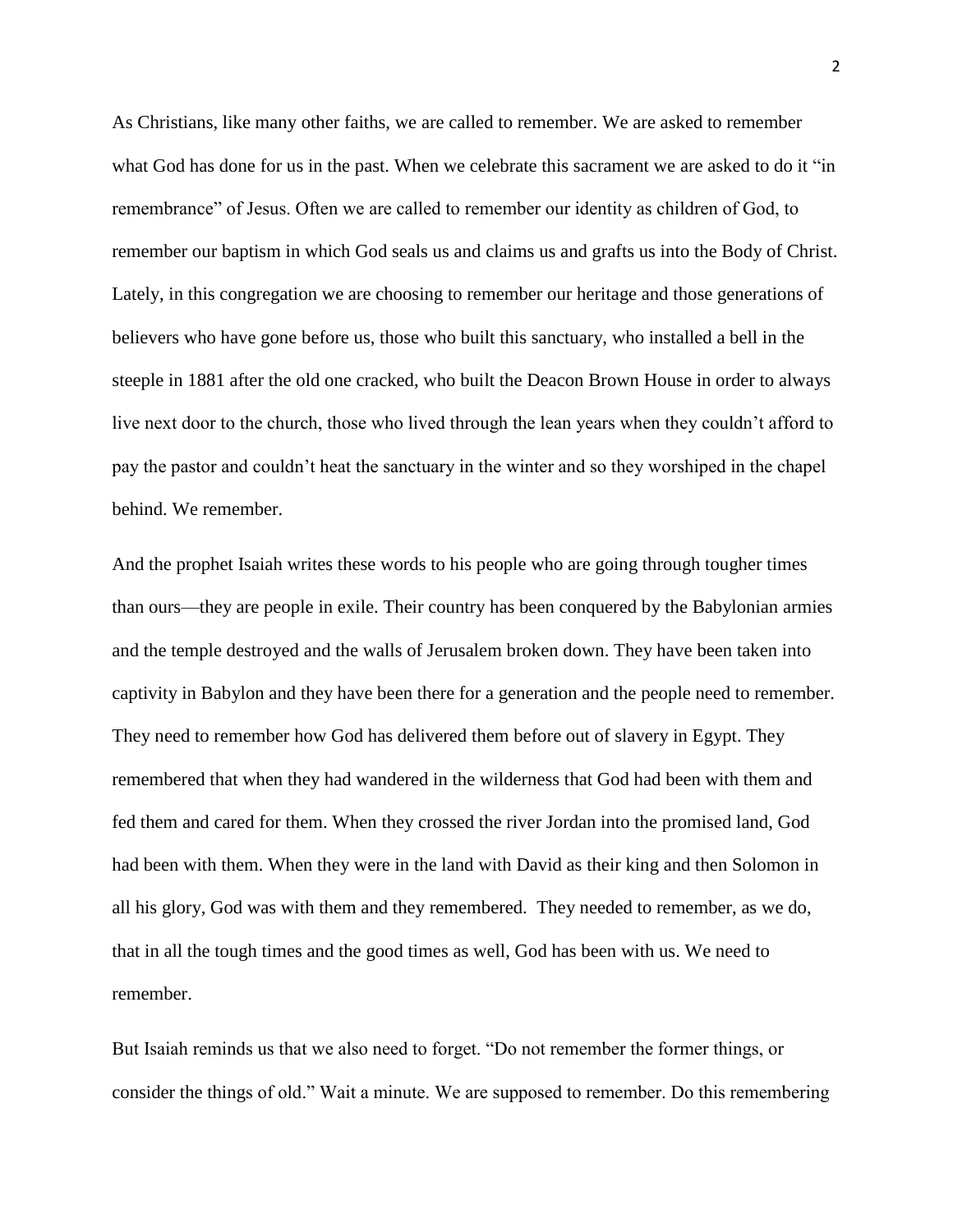me, Jesus says. How can we remember and forget? Well, the problem with remembering is that we remember more than God's presence with us. We remember the way things were and we want them back. We remember what God did and we want him to do it again. We've been talking this Lent about *metanoia*, the Greek word for repentance, that it means not just being sorry for something, but turning around, taking a new direction, finding a new way. And that's so often just what we don't do. We might "repent" and turn around and expect to go back the same way. But God calls us to remember what he has done in the past, but to not expect that it will be the same in the future. "I am about to do a new thing," God says through the prophet.

Remember that God cared for us in the past, remember that God saved us in the past, remember that God was with us in the past good times and bad, and God is with us now, tough times or easy, and will be in the future—but not in the same way. Repentance is about a new way. God will still care for us, save us, and be present with us, but in ways we may not expect or yet perceive. We so often pray for change, don't we? We want God to change things, we want God to change someone, we want something outside of us to change. But what if when we pray for change, we are truly praying for metanoia, for us to take a new road, for something new to grow within me? When we pray for peace, perhaps we are praying not just for peace in Ukraine, but for us to become part of the peace God intends, for us to be peacemakers, for peace in our own hearts? What if when we pray for forgiveness, we discover that it begins with us—in our hearts, asking for forgiveness, granting that forgiveness by giving up an old grudge? Maybe the new thing God is doing, God is doing within us.

God delivered the people of Israel from captivity, but did not restore the kings like David. He had something different in mind. God brought the people back to Jerusalem, but not as the capital of an independent powerful nation of Israel. God had something new in mind. The last